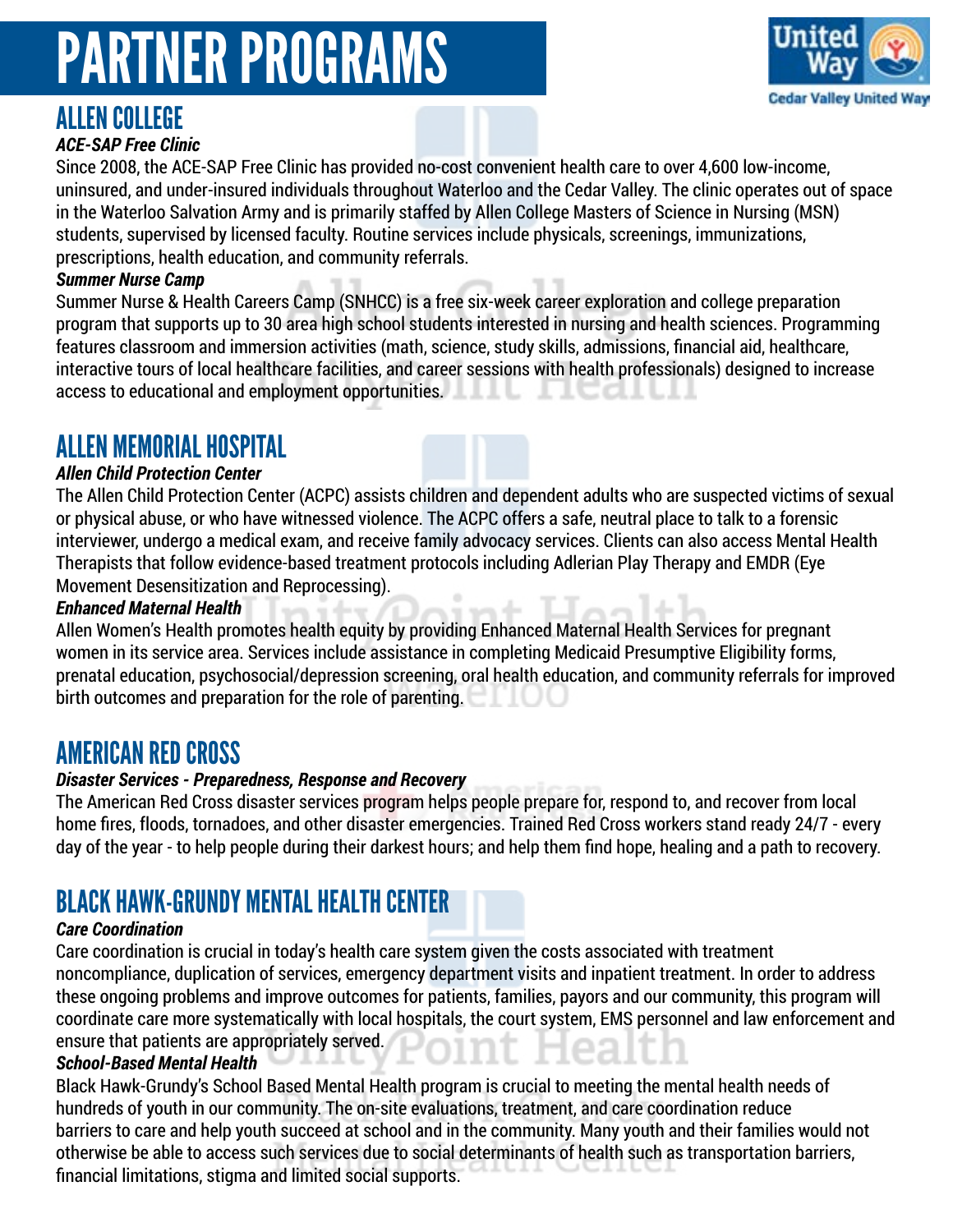

## BOYS AND GIRLS CLUBS OF THE CEDAR VALLEY

### *Project Learn*

Project Learn reinforces the academic enrichment and school engagement of young people during the time they spend at the Club. Students do much better in school when they spend their non-school hours engaged in fun, but academically beneficial, activities. Through Project Learn, Club staff use all the areas and programs in the Club to create opportunities for these high-yield learning activities, including leisure reading, writing activities, discussions with knowledgable adults, helping others, homework help, tutoring and games that develop young people's cognitive skills. Project Learn also emphasizes parent involvement as well as collaboration between Club and school professionals.

## CATHOLIC CHARITIES OF THE ARCHDIOCESE OF DUBUQUE

### *Immigration Legal Services*

Catholic Charities' immigration attorneys provide affordable and quality legal services to enrich the lives of immigrants in the Cedar Valley. The goal is to help immigrants understand their legal options, such as qualifying for green cards, work authorizations, and citizenship that they may otherwise not be able to afford. Immigration attorneys help immigrants gain lawful status in order to eliminate barriers so they can reach financial stability and become contributing members of the community.

### *Poverty Reduction Services*

Catholic Charities' mission is to reduce poverty. We help limited-income families with their immediate needs and empower them with the guidance and tools for a successful future. We assist individuals and families with a strengths-based approach to establishing goals, determining their eligibility for assistance, and then helping them with getting connected to much-needed services.

# CEDAR VALLEY FRIENDS OF THE FAMILY

### *Northeast Iowa Shelter Services*

Friends of the Family provides safe shelter, housing assistance, case management, and advocacy to survivors of domestic violence, sexual assault, and human trafficking. The operation of a 24-hour crisis hotline and safe shelter assures survivors' access to safety at all times. Our array of housing assistance options can help reduce the length of homelessness for survivors, and in some cases, can prevent homelessness altogether.

# CEDAR VALLEY PRESCHOOL AND CHILD CARE CENTER

### *Childcare Support*

The first 2000 days are the most critical and magical days of your child's life! Cedar Valley Preschool and Child Care Center provides services for children ages 18 months to 11 years engaging them in exciting classroom "hands on" learning experiences, as well as a unique outdoor classroom to explore nature's wonders, and a consistent, nurturing staff. Children grow and flourish, each in their own unique manner, make friends, and become life-long learners!

### CHRISTIAN COMMUNITY DEVELOPMENT

### *House of Hope*

House of Hope can help you empower single mothers and give them and their children a chance at self sufficiency. Breaking the cycle of poverty and homelessness by providing a home, a transformation and a community. House of Hope provides many services for homeless mothers and women aging out of foster care to regain their independence. Some services include: case management and life skills education, childcare and mentoring for children and a two year permanent residency. of I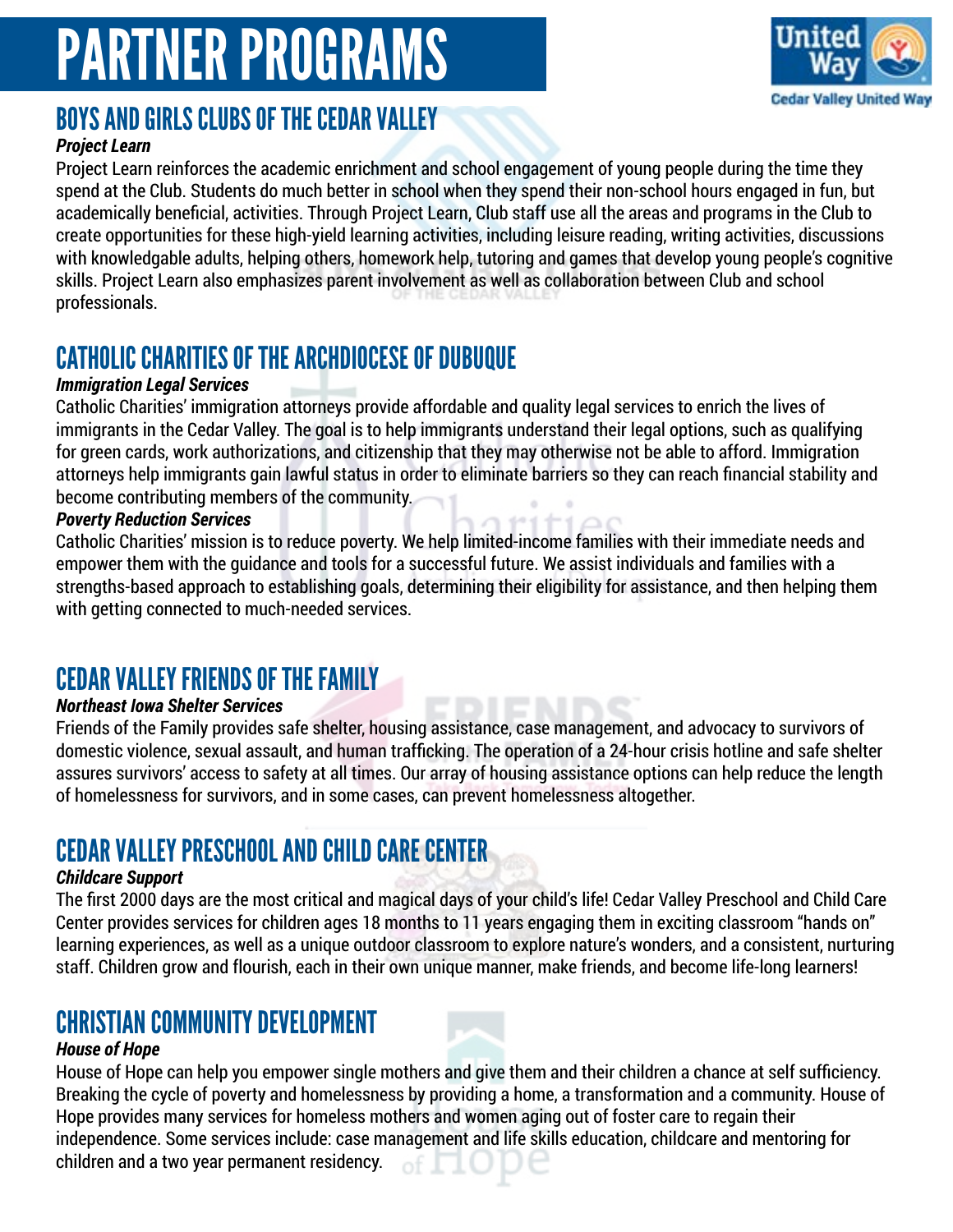

## COMMONBOND COMMUNITIES

### *Adult Education and Advancement*

CommonBond's Adult Education and Advancement program seeks to promote stability and independence for lowincome residents who live at Unity Square through: 1) on-site employment services, 2) financial coaching and counseling, and 3) maximizing income supports. The program is provided free and on-site at Unity Square, eliminating barriers to participation for this under-served population.

## COMMUNITY HOUSING INITIATIVES

### *Permanent Housing*

The Permanent Housing program supplies 13 rental units and comprehensive supportive services to the disabled homeless population in Black Hawk County. The program participants are provided with an individualized program which will assist them in securing suitable permanent housing, along with a comprehensive network of support services designed to improve the quality of life for the program participant as well as reduce their tendency to become homeless on a recurring basis.

### *SOAR Program*

SOAR is an initiative started by the Substance Abuse and Mental Health Service Administration (SAMSHA) that is intended for those who are disabled and experience homelessness or are at risk of becoming homeless. Community Housing Initiatives (CHI) is assisting homeless disabled individuals in completing the application and applying to the Social Security Administration (SSA) for Supplemental Security Income (SSI)/Social Security Disability Insurance (SSDI).

## FAMILY & CHILDREN'S COUNCIL OF BLACK HAWK COUNTY

### *Parent Education: Parent Connection and Empowering Parents Programming*

Parent Connection and Empowering Parents provide parent education, access to community resources and formal social support to parents or caregivers residing in Black Hawk County with children birth to twelve utilizing an evidence-based curriculum and assessments. Parent Connection provides in-home services while Empowering Parents is group-based. All programming is available with minimal eligibility guidelines and at no cost to participants.

### *Sexual Abuse Prevention Programming*

Family & Children's Council offers sexual abuse prevention programming in Black Hawk County. The "Take Charge of Your Body (TCOYB) program provides education to children in preschool through sixth grades on how to stay safe from child sexual abuse and features a three-step safety plan that is the cornerstone of the curriculum. "Stewards of Children" (SOC) is an evidence-based program that provides adults the opportunity to learn how to recognize and keep children safe from child sexual abuse.

### FRIENDS OF IOWA CASA AND ICFCRB

### *CASA (Court Appointed Special Advocate)*

CASAs, as trained volunteers, advocate for abused and neglected children who have been removed from their family homes and whose families have entered the juvenile court system. Appointed by the court, CASAs investigate, make independent assessments, and report findings and recommendations in the children's best interests. CASAs continue to monitor and "be there" for the children until they live in a safe, nurturing and permanent homes.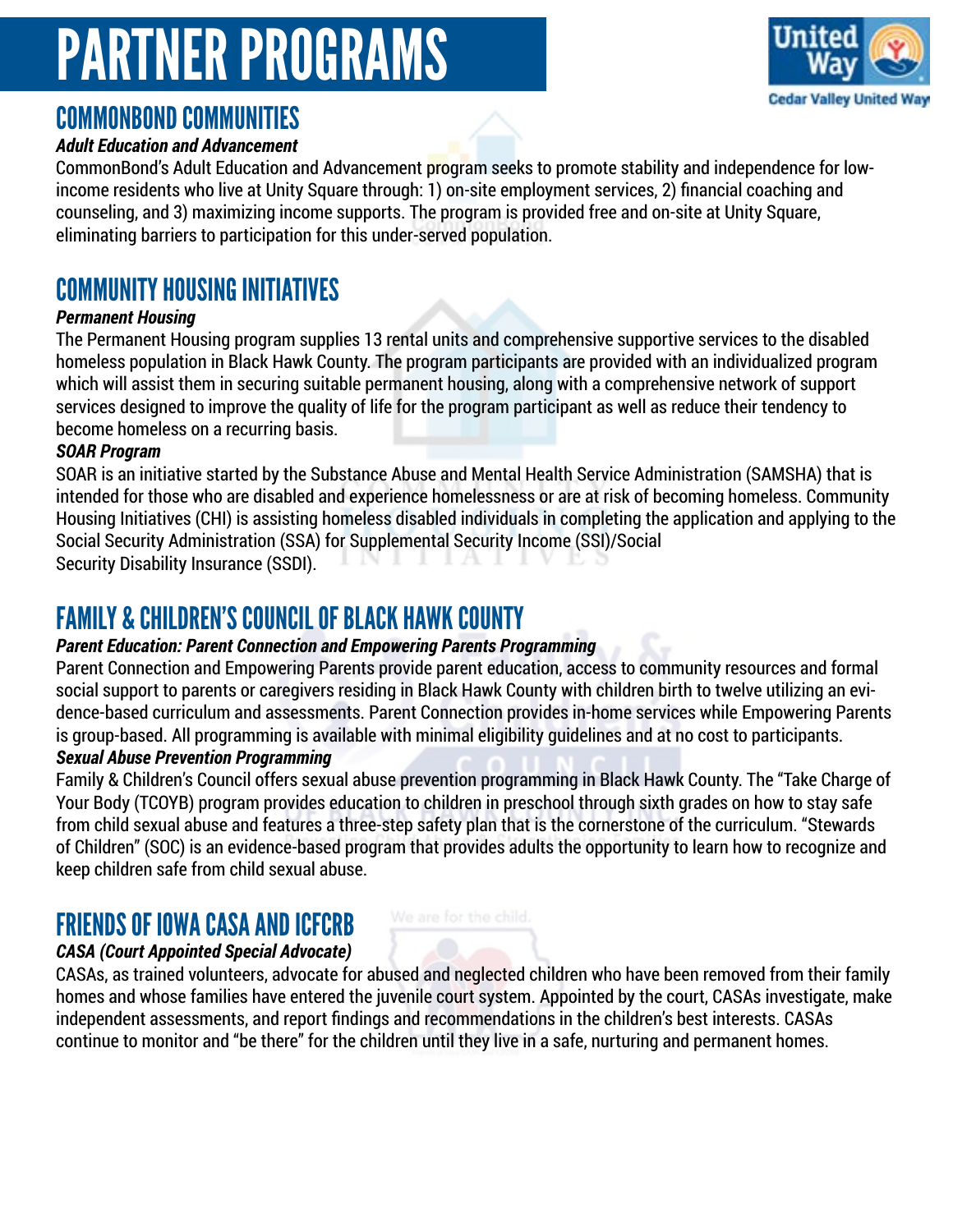## GRIN AND GROW LTD.

### *Grin and Grow General Child Care Services*

Research shows that the first five years of life are crucial to a child's brain development and ability to acquire the skills needed for their future educational, social and economic success. Grin and Grow seeks to ensure that all children, especially low-income and at-risk children, receive an early childhood experience that develops the child's social, emotional, intellectual and physical developmental skills, thereby increasing their success upon entering school and in later life.

### *Grin and Grow - Removing Childcare as a Barrier to Work for Low-Income Families*

Childcare is cited as one of the main barriers to low-income families in pursuing work or training goals that will enable them to escape poverty. With the assistance of the Cedar Valley United Way, Grin and Grow is able to offer childcare scholarships based on the family size and income that removes this barrier by providing the family with affordable child care. This in turn allows the parent(s) to pursue work or training goals that will provide their family with greater financial security.

# HABITAT FOR HUMANITY

### *Homebuyer Education and Financial Counseling*

Habitat for Humanity's Homebuyer Education and Financial Counseling program provides free case management services to families working towards homeownership. This program helps families achieve homeownership through traditional means and provides 24 months of consistent case management. The program partners with Family Management Financial Solutions and the goal is to have participants approved for an affordable conventional home loan at the end of the program.

**Iowa Heartland** 

# HAWKEYE COMMUNITY COLLEGE FOUNDATION

### *Family Literacy Program*

Adults participating in Hawkeye's Family Literacy Program progress toward family self-sufficiency while obtaining the educational skills necessary to fill a critical role in their children's educational development. Participants model lifelong learning for their children by attending High School Completion or English Language Learning classes, setting and achieving educational goals, and transitioning to higher education.

# IJAG

### *Creating Inclusive Career Pathways for Underserved Youth*

iJAG assists students facing multiple barriers to success to graduate from high school and transition to continued education and careers through provision of counseling, mentoring, tutoring, career exploration and post-secondary planning. Our program, provided during the school day, combines classroom learning with student enrichment activities and work-based learning experiences to nurture career and leadership development skills, oral and written communication skills and community service.

## IOWA LEGAL AID

### *Solutions to Systemic Poverty through Legal Assistance*

Iowa Legal Aid uses free legal services to help low-income individuals and families overcome barriers and challenges to financial stability. Direct legal services are one of the most effective means of addressing barriers and challenges to obtain favorable outcomes. A successful legal case can lead to a cascade of positive outcomes that improve the financial well-being of Iowa Legal Aid's clients and their families.

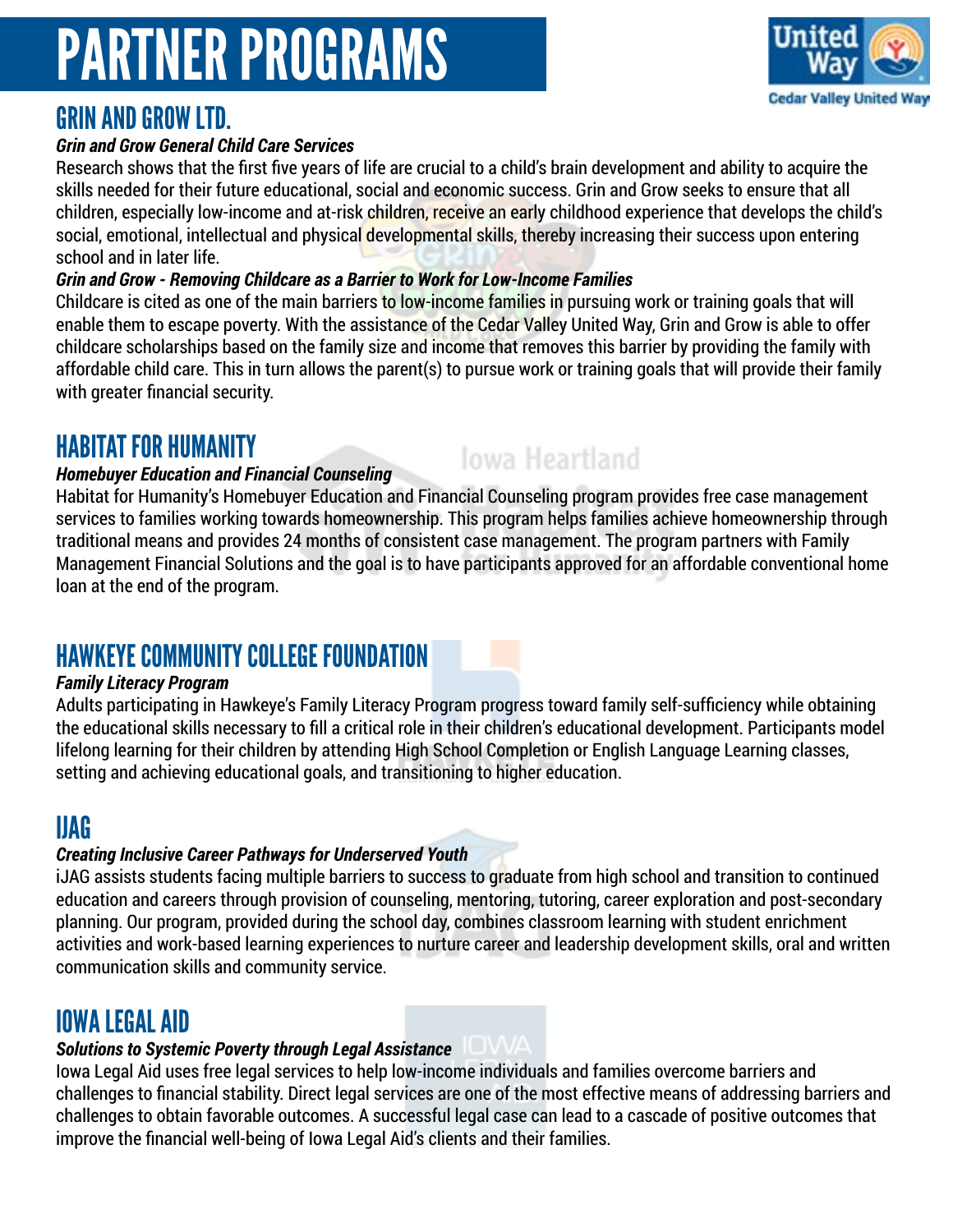

## JESSE COSBY NEIGHBORHOOD CENTER

### *No One Without A Home*

No One Without A Home (NOWAH) is a self-sufficiency program designed to educate and provide tools to strengthen family structure; the Victim of Crime Act program (which includes the Later-In-Life Elder Abuse program) designed to assist individuals and families who have been directly/indirectly affected by a crime and who may be experiencing trauma in their lives and the Youth Empowerment Services (Y.E.S.) which is an education, employment and career development program designed for youth ages 12 to 16.

cosby

### JOB FOUNDATION

### *Financial Stewardship Mentoring Program*

The Job Foundation walks with children and their families as they achieve financial and life goals. Children gain financial and leadership knowledge, skills, and tools to help them attain financial stability in adulthood. The Job Foundation works with the community to elevate the financial position of all children.

## LEADER VALLEY FOUNDATION

#### *Leader in Me*

Leader in Me is an evidence-based, comprehensive model that builds leadership and life skills in students, creates a high-trusted school culture and lays the foundation for sustained academic achievement. There are over 5,000 Leader in Me schools in all 50 states and in over 50 countries. Our mission is to unleash the greatness in students, educators and school communities everywhere.

### LUTHERAN SERVICES IN IOWA

### *Healthy Families America - HOPES*

LSI's Health Families America (HFA)-HOPES program is a nationally recognized evidence-based home-visiting program model designed to work with families at-risk for child abuse/neglect. Services are available to Black Hawk County families and are offered voluntarily, intensively and over the long-term. Families are enrolled prenatally or within three months of birth; services are offered until the child's fifth birthday. In FY 18, 96% of families remained free from abuse while in the program.

### MERCYONE WATERLOO MEDICAL CENTER

### *SHIIP (Senior Health Insurance Information Program)*

SHIIP (Senior Health Insurance Information Program) is a free service provided by trained volunteers to help resolve Medicare-related issues. There are no income restrictions for this service. MercyOne hosts monthly Welcome to Medicare seminars for those reaching the age of 65 to provide information and assistance in learning more about Medicare.

## NAMI BLACK HAWK COUNTY

### *Services for People with Mental Illness, Their Families, Partners and Friends*

NAMI (National Alliance on Mental Illness) Black Hawk County works to improve the quality of life for all people affected by mental illness. We engage in advocacy, education, and mutual support for people with mental illness, their families, partners, and friends through free programs and services.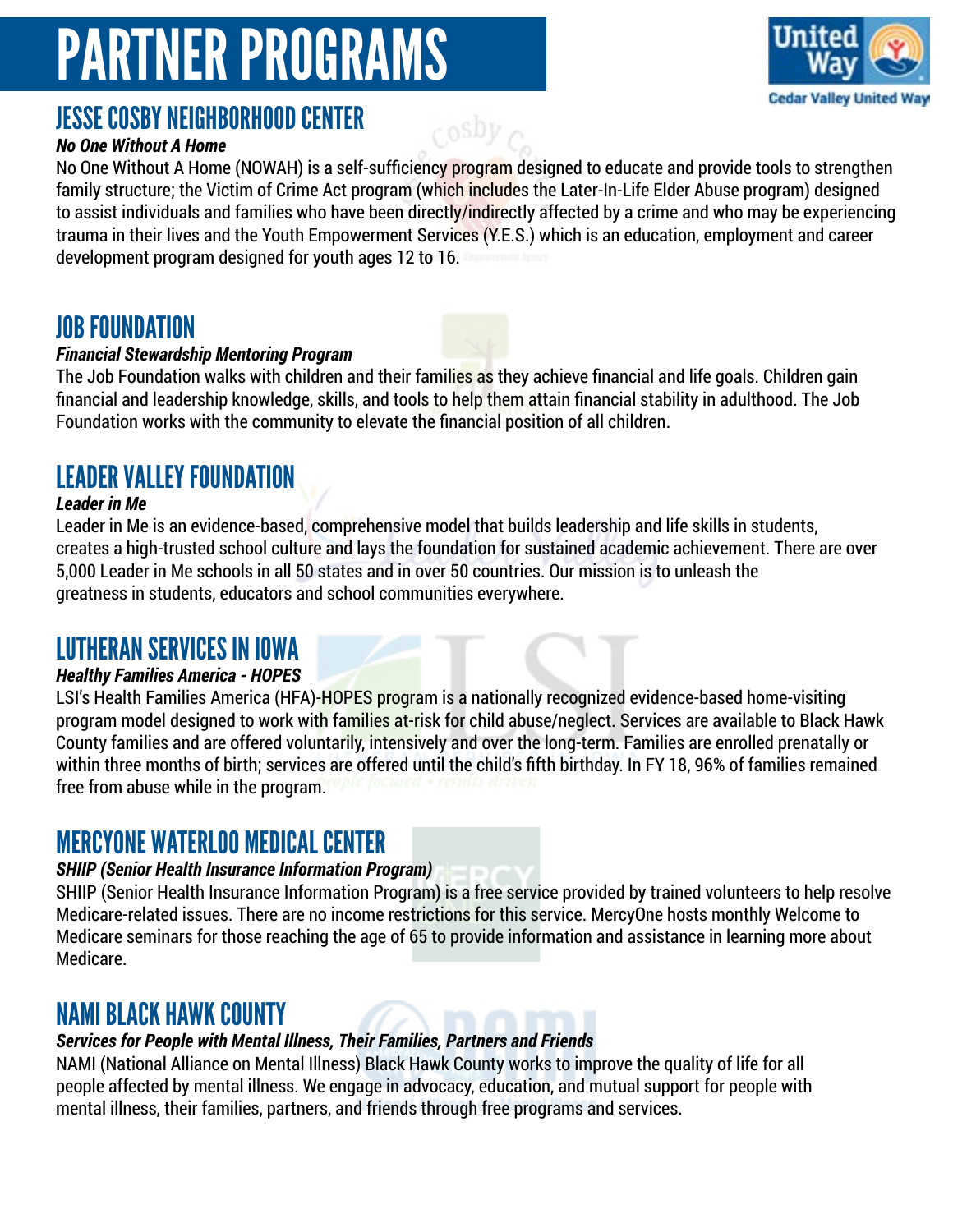

# NORTH STAR COMMUNITY SERVICES

### *Supported Community Living*

Supported Community Living (SCL) is a one-on-one community-based program designed to support and encourage adults with disabilities to live as independently as possible. Services are individualized and are offered to ensure the person being served can learn daily living skills, participate in social and leisure opportunities, live safely and successfully in their own homes, and navigate community life. It facilitates the achievement of personal goals and can improve mental and physical health.

# NORTHEAST IOWA AREA AGENCY ON AGING

### *Assisted Transportation*

The Elderly Transportation Program provides transit service for older persons with rides to medical appointments, pharmacies, weekly shopping, nursing homes, and senior centers to help them remain independent in the community. This program provides seniors with the opportunity to maintain their personal health care and independence in addition to providing socialization opportunities.

### *Special Assistance*

The Special Assistance Program purchases one-time, low cost goods and services for financially challenged seniors and persons with disabilities not covered by other funding sources. This helps seniors stay safe and independent by assisting them with unforeseen short-term expenses such as household repairs and

accessibility modifications, appliances, prescription drugs, snow removal, and utility assistance as a means to remove immediate barriers to their safety.

## NORTHEAST IOWA FOOD BANK

### *Cedar Valley Food Pantry*

The Cedar Valley Food Pantry provides emergency and supplemental food to people in need in Black Hawk County. This is done by reusing perishable and nonperishable food and distributing it through the onsite Pantry, the weekly Perishable Pantry, the Hawkeye Community Perishable Pantry and to Elderly Nutrition sites in Black Hawk County.

NORTHEAST IOWA

## ONE CITY UNITED

### *One City Momentum*

Momentum is a six-week workforce development and life skills program that mines talent in Waterloo. Through this program, valuable individuals who have employment barriers will be connected to high-level training and careers. The goal of Momentum is to help the participants become employed, but the focus of the program is to help each person become a whole person again. Relationships are a key element in Momentum and we believe education is a great means to develop a sincere relationship with those who desire change. Through our research, we discovered that gaps existed in both services and opportunities to underserved and traditionally minority neighborhoods. While the overall unemployment rate is hovering around 3.5%, there are segments of our population and neighborhoods in Waterloo where the unemployment rate is 40%. As we worked in the community, we found a talented and willing workforce who desire to experience their dreams, have successful lives and secure quality full-time employment that will pay a living wage.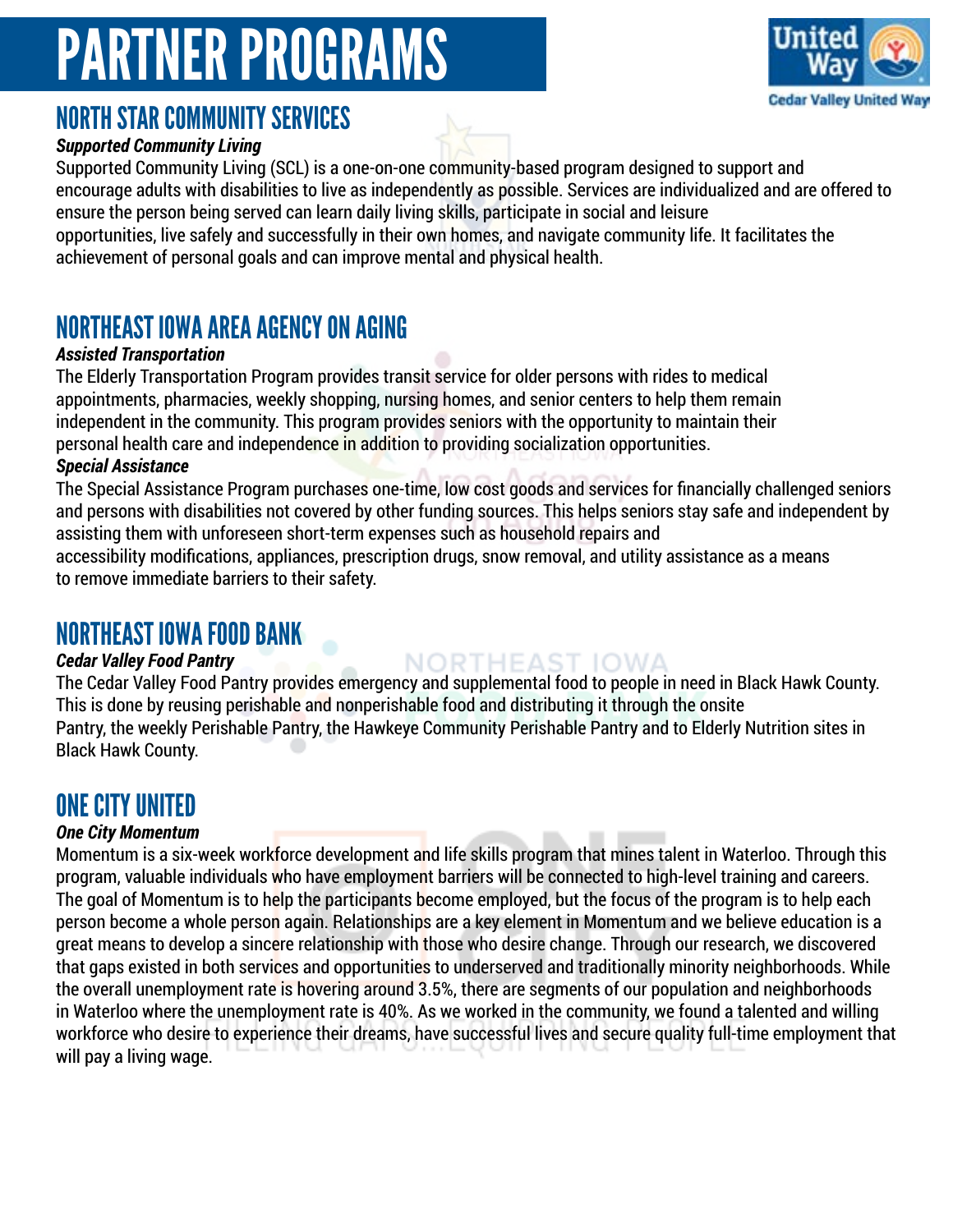

### OPERATION THRESHOLD

### *Crisis Utility Assistance*

Operation Threshold's Crisis Utility Assistance (CUA) program provides crisis utility assistance to low-income families. The program provides emergency funding to assist with preventing utility disconnection, re-connection of utilities, and/or costs associated with fuel delivery.

### *Home Visitation Program*

The OT Home Visitation Programming provides family support and parent education programming for low-income, at-risk families. The goal of the programming is to increase parent knowledge of early childhood development, improve parent practices, provide early detection of developmental delays and health issues, prevent child abuse/neglect, and ensure children enter school ready to learn and succeed.

#### *Nest*

The Nest program is an education for incentives based program for parents and their children in Black Hawk, Buchanan and Grundy counties. The program offers at-risk families education and support that promotes healthy pregnancies, children, families and adults, accomplished by teaching fundamental parenting skills, life skills, and healthy behaviors.

#### *Pocket Change*

Pocket Change is designed to fill a gap in crisis funding. Pocket Change provides households with one-time assistance of up to \$500 for help with maintaining financial stability or increasing income opportunities. In some instances, Pocket Change supports families with family stability needs, when no other alternatives are available.

#### *Refugee Services*

OT Refugee Services welcomes those who came as refugees or were granted asylum, orienting them to the Cedar Valley and our culture and norms, improving their employment options, enhancing their financial knowledge and independence, and preparing them for the self-sufficiency and confidence they desire for themselves and their families.

### *Safe and Stable Housing*

Operation Threshold's Safe and Stable Housing program is short-term emergency assistance that meets a basic need as well as addresses barriers that prevent low-income families from accessing safe, affordable housing. One time assistance includes a full security deposit and, in some cases, 70% of the first month's rent for inspected/ approved units.

## PATHWAYS BEHAVIORAL SERVICES

### *Junkman-Knoebel Transitional Housing*

The Junkman/Knoebel Center provides supervised transitional housing for persons in recovery from alcohol and/or drug addictions where residents develop living skills needed to independently maintain their sobriety. The program requires that residents: commit to sobriety, demonstrate employment, and meet financial obligations.

### *On-Site Adolescent Substance Use Disorder Treatment*

This program's purpose is to provide early intervention, and treatment to minimize substance use consequences for adolescents and the community. This program eliminates transportation and time restraint barriers by providing services at schools in Black Hawk County. The On-Site Adolescent program directly affects the future success of participants.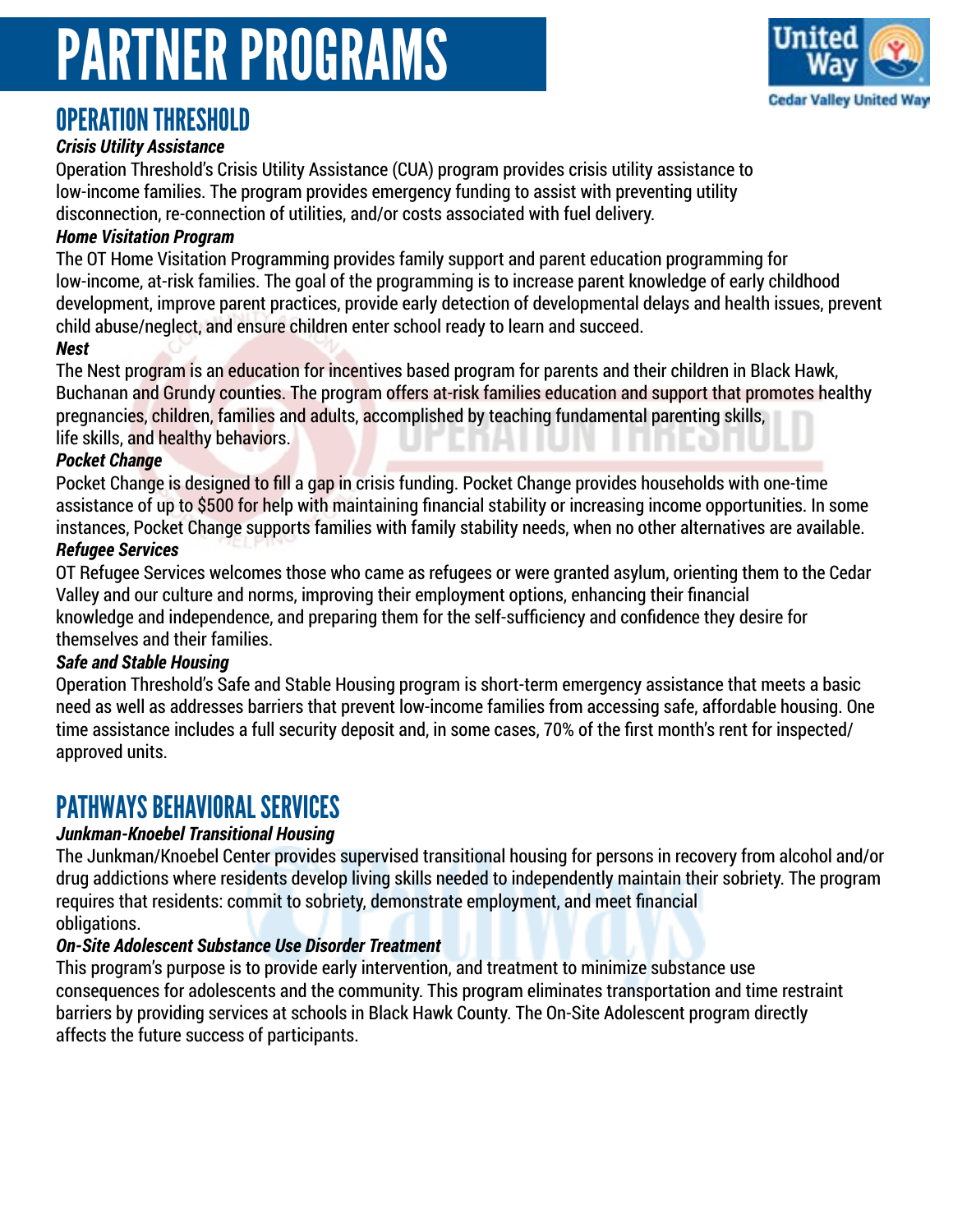

## PEOPLES COMMUNITY HEALTH CLINIC

### *Access to Dental Care Relating to Missing Teeth*

Access to Dental Care Related to Missing Teeth Program assists low-income adults to receive procedures related to restorative dental care and/or missing teeth including tooth extractions, dentures or other services that improve overall oral health and self-esteem. Many patients in need of these procedures do not have dental insurance and find extractions, dentures, denture adjustments, denture repairs, or other services related to missing teeth unaffordable. *Access to Health Services Through Interpretation Assistance*

Access to Health Services through Interpretation Assistance allows patients to receive medical care in their native or preferred language. In 2019, the clinic provided interpretation for 27 languages besides English, Spanish and Bosnian. These included: Achi, Akan, Arabic, Burmese, Cantonese, Chin, Farsi, French, Haitian Creole, Hakha Chin, Hebrew, Hindi, Karen, Karenni, Kirundi, Lingala, Macedonian, Mandarin, Marshallese, Mizo, Pashto, Pohnpeiar, Portugese, Swahili, Urdu, Vietnamese, and Zomi.

## RIVERVIEW CENTER, INC.

### *Sexual Assault Intervention Services*

Riverview Center's crisis intervention program provides 24-hour trauma-informed support to help survivors of sexual assault/abuse return to their previous level of functioning and increase healthy coping skills and daily functionality to improve their quality of living. Through 24-hour and ongoing client-driven crisis interventions, survivors have the potential to overcome chronic mental, physical, and social issues resulting from the abuse.

## THE SALVATION ARMY

### *All-Purpose Financial Assistance*

The Salvation Army's All-Purpose Aid helps individuals and families overcome barriers to healthy lives through assistance with basic needs such as prescription medicine co-pays, transportation vouchers to medical appointments, costs associated with GED testing, and replacement of government identification documents. *Food Assistance*

The Salvation Army Food Assistance program provides individuals and families access to nutritious meals and emergency food boxes at no cost, helping the homeless, low and limited income households, and seniors meet their most basic need for sustenance in an environment that is supportive, encouraging, and welcoming to all.

### *Housing Services*

The Salvation Army is the largest provider of emergency shelter services in Northeast Iowa, operating a Women & Children's shelter, Men's shelter, and Family shelter with a combined total of 55 beds for individuals and families facing homelessness. During their stay, residents of the shelters are afforded complete access to trained care managers and the full bear of The Salvation Army's resources so as to exit the shelter successfully into stable, secure, and safe independent housing.

### *Pathway of Hope*

The Salvation Army's Pathway of Hope initiative serves as an intercessory program for families in poverty, helping break the cycle of generational poverty through an intense, strengths-based, comprehensive approach that acknowledges and addresses the different forms poverty takes. Participants become active partners in the service-provision process, engaging in their need resolution in a way that builds skills, confidence and new ways of identifying and addressing issues.

### *Rent/Utility Assistance*

The Salvation Army's Rent and Utilities Financial Assistance program helps those facing the immediate crisis of eviction or utility disconnection remain in their home with vital gas, electric and water services intact.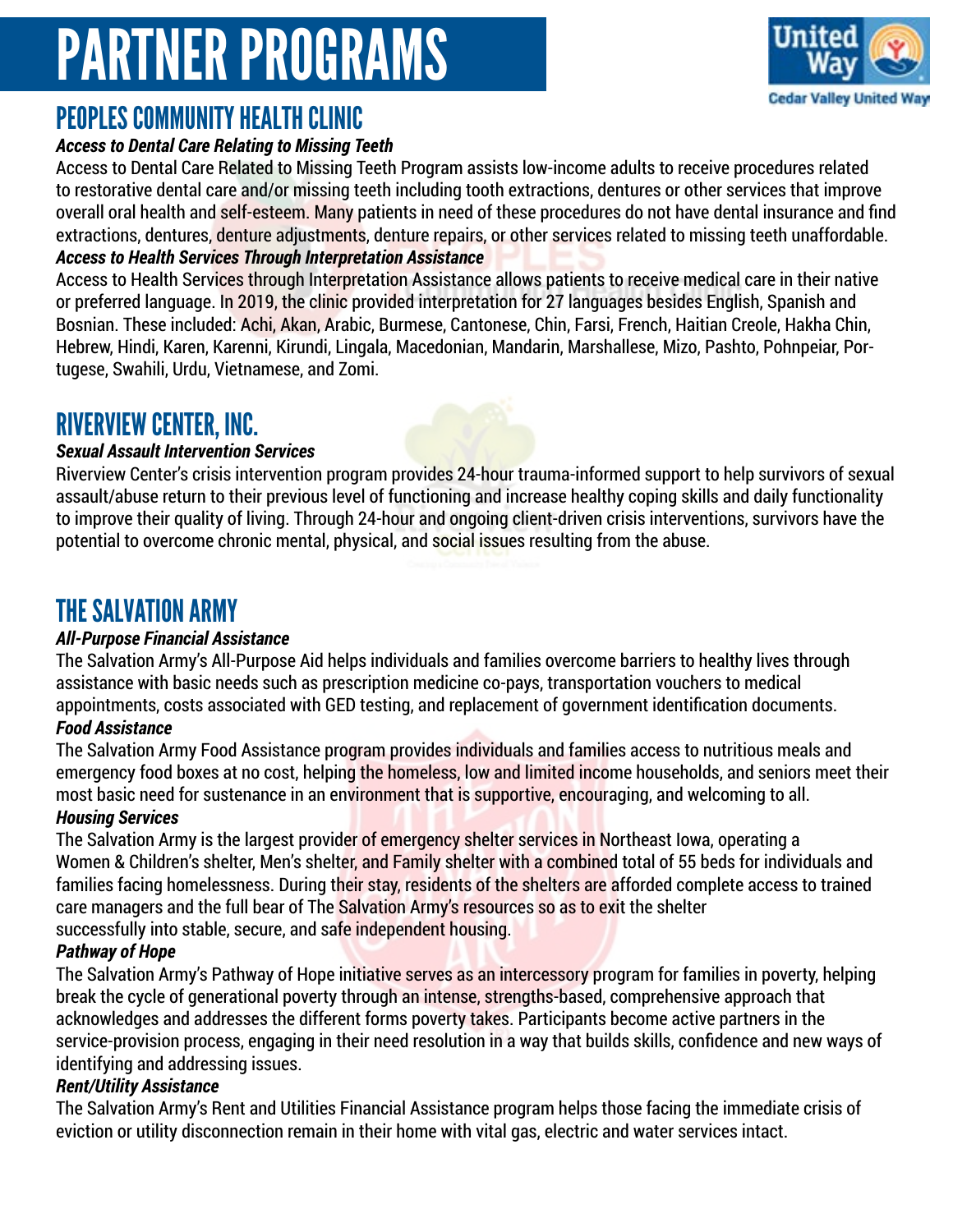

## SUCCESSLINK

### *Success Street*

Success Street is made up of friendly and caring people from the community who work directly in all Waterloo and Cedar Falls Community schools. They are charged with helping to keep youth healthy by providing health, mental health, parenting, substance abuse and many other services where students can access them: at school. The success of youth is important, and the Success Street Staff is dedicated to making sure youth are mentally and physically able to concentrate on school and their future.

## SUCCESSLINK/TOGETHER FOR YOUTH

### *Adolescent Pregnancy Prevention*

Together for Youth (TFY) prevention programs include Health Education, Individual Health & Pregnancy Prevention Education (IHPPE), and Girls Circle & SiHLE (Sistas Informing, Healing, Living & Empowering). The purpose of TFY adolescent sexual health programming is to increase adolescent's knowledge about their sexual health by providing education on healthy & responsible sexuality through proven, effective, comprehensive education.

#### *Young Parents Together (YPT)*

YPT provides adolescent parent education & support collaboratively for pregnant/parenting teens, or first time young parents & their children. YPT increases knowledge during pregnancy, childbirth, & parenting so children have healthy outcomes. YPT has met the needs of families for three decades utilizing evidence informed curricula, and has also earned the distinction of being accredited, earning the Iowa Family Support Credential in 2012 and earning our re-credential in June of 2017.

### VOLUNTEER CENTER OF CEDAR VALLEY

#### *RSVP Primetime Reading Buddies*

The focus of the Volunteer Center of Cedar Valley's RSVP Primetime Reading Buddy program through the Waterloo Community School District is to provide volunteers to assist elementary age youth who are not reading at age/grade level proficiency improve their reading skills. Reading Buddies work with students who have been identified by Literacy Coaches on a one-on-one basis at their schools.

<u>luntoor</u>

### WATERLOO VISITING NURSING ASSOCIATION

### *Maintaining Independence - Access to Home Healthcare*

The Waterloo Visiting Nursing Association has been providing in-home healthcare support in our community for over 85 years. As an independent, not-for-profit organization, the mission of the VNA includes providing health services for our community's most vulnerable. As people age, and choose to remain in their own homes, the VNA offers physician-directed health services and medical education to individuals and their families.

### WAYPOINT SERVICES

### *Domestic Violence Victim Services Program*

Waypoint's Domestic Violence Victim Services program provides comprehensive services to individuals who have experienced violence and/or coercive control from an intimate partner. The goal of the program is to decrease the instance and impact of domestic violence by increasing participants' overall health and wellbeing through supportive services that include: peer counseling, legal and medical advocacy, financial literacy education, housing support, safety planning, and support groups.